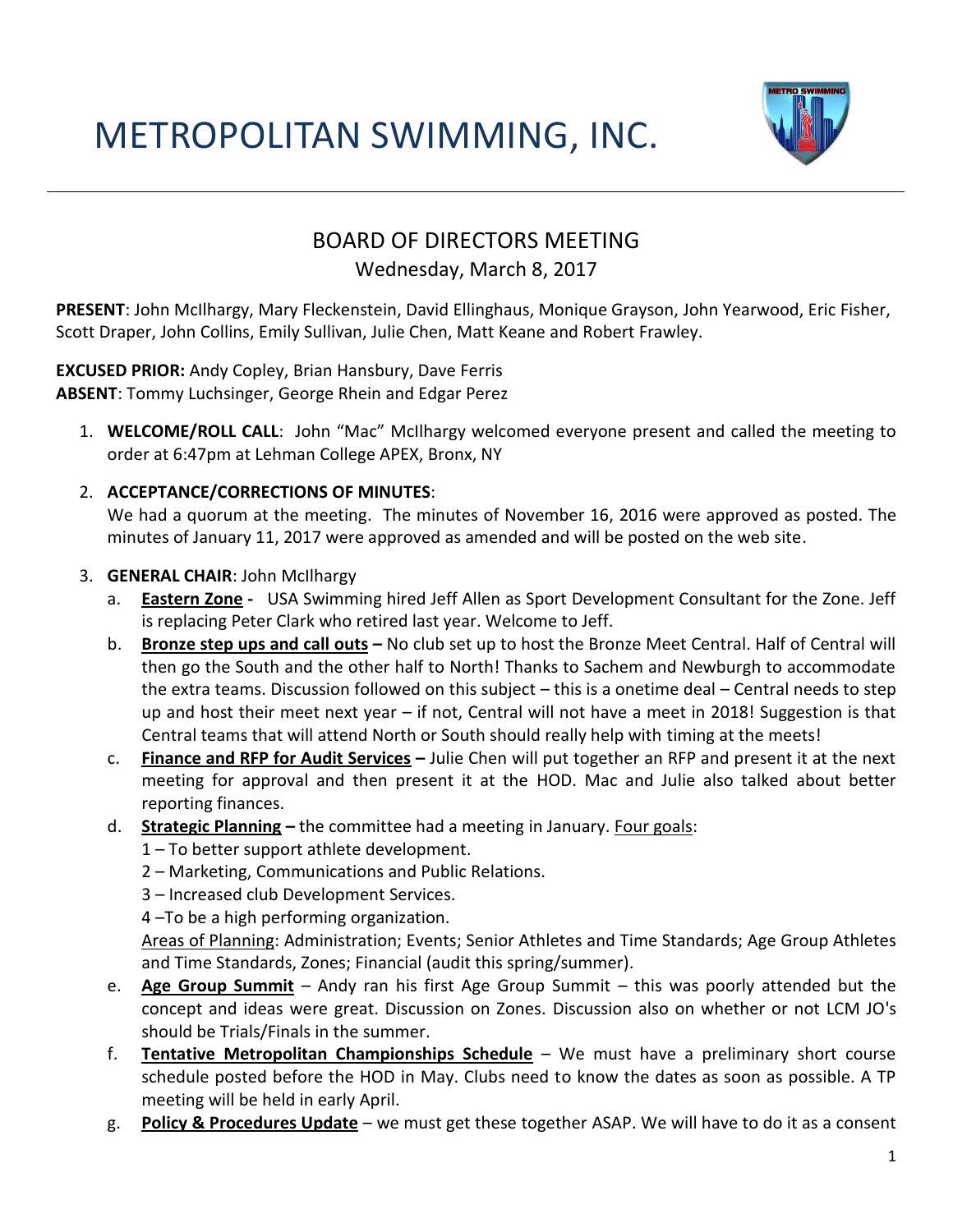agenda and it will have to be out early enough so the delegates can look at it before the HOD.

h. **8 & Unders** – Condors did a fantastic job running the meet. We should not have any high point for that meet. Discussion about this subject. It should not be called a Championship and should not have High Points! No team scores and only the Team Spirit Award! We need to vote on this.

#### 4. **TREASURER'S REPORT**: George Rhein

- a. George was not in attendance at the meeting. He sent three reports. Tax season!
- b. **Balance Sheet** (as of March 8, 2017)
- c. **Profit and Loss** (September 1, 2016 March 8, 2017)
- d. **Budget to Actual** (January 11, 2017)

#### 5. **FINANCE VICE-CHAIR REPORT**: Julie Chen

- a. There are errors in the Balance Sheet (looks as if the first column was not updated for 2017 as it has same numbers as 2016)
- b. Julie believes that an internal audit is absolutely necessary and it needs to be done now. The Finance Committee has to get right on it now! The Treasurer has to be a part of this Committee and must be in attendance at all Board Meetings.
- c. The Profit and Loss report do not seem to reflect all the transactions. There are a lot of checks in transit that have not been properly reflected in the profit & Loss report.
- d. Julie recommends that someone on the Finance Committee has to dictate that the Treasurer to provide current monthly bank statements to the General Chair and the Finance Committee.
- e. The Treasurer shall issue a monthly report listing the current budget variances by line item, all receipts, all expenditures and the current fund and account balances for the month and the preceding month and for the fiscal year to date, together with such other items as the Finance Committee, the General Chair or the Board of Directors may direct.
- f. We must give the Treasurer *a very specific list* of which reports are needed at each meeting and the exact date as to when the General Chair needs the reports.
- g. Can the treasurer be an outsider (would need to be registered to USA-Swimming). Mary gave a long review about the history of treasurer/finance in Metro over the years. We need an active treasurer (active participant). A very long discussion followed on this subject. We have to rely on facts.
- h. Who will do our Taxes? George does the taxes but Julie believes that someone needs to review them before they are sent out. Mac must receive them since his signature is needed. Corporate Taxes need to go to the General Chair and the Finance Chair. We must re-write the job description for Treasurer and Finance positions!

#### 6. **ADMINISTRATIVE VICE CHAIRS**: Eric Fisher and Scott Draper

- a. The meet reports are coming in mostly on time!
- b. Eric and Scott believe that there is an issue with the Elections why are the General Chair and Administrative Vice-Chair positions on the same year instead of opposite year? If we want to change this, it would have to be written as a "By-Law Change", posted and sent to each team at least 30 days prior to the HOD so the changes can be ready to be voted on.

#### 7. **SENIOR CO-CHAIRS**: John Collins and Dave Ferris

- a. Dave Ferris was unable to attend the meeting.
- b. Senior Mets went well. Many teams stepped up and swam really well, so it was not just a LIAC/Badger/NYAC race! We need to get more people involved as this is a Championship Meet.
- c. Standards may need to be tweaked a bit for next year. There were no complaints about the length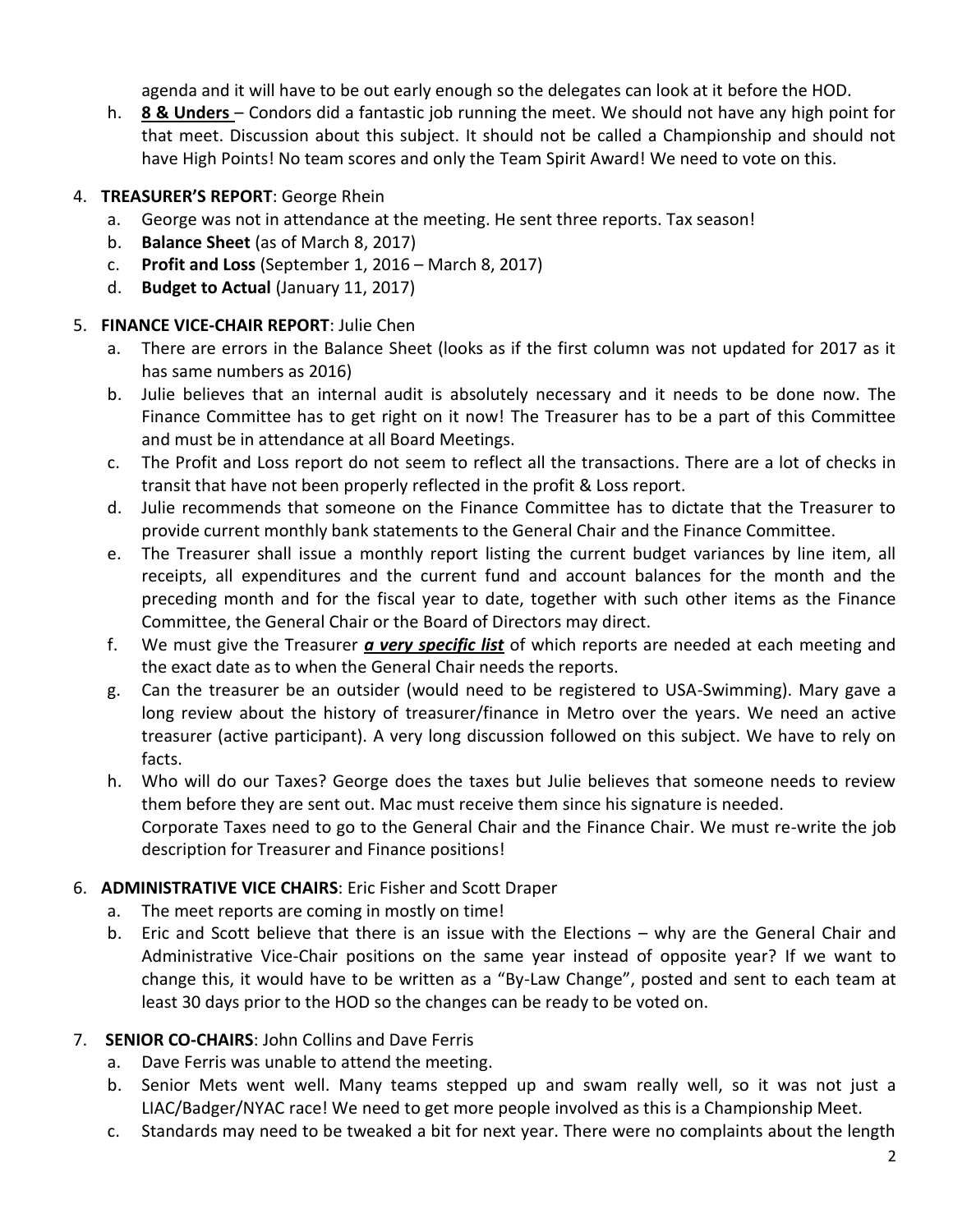of the sessions. Most athletes like the weekend that Senior Mets took place on this year (February 17-20 – Presidents' Day weekend) so they did not have to miss school.

- d. Should we rotate the meet each year between Long Island and Lehman College?
- e. Summer Senior Mets will be at Eisenhower Park again (as well as US Open (August 2-6) and Speedo Junior National Championship (August 8-12).

#### 8. **COACHES CHAIR**: John Yearwood

- a. John received many requests during the Silver Meets this year. Coaches would like to move the final date for additions to JO's to the Wednesday after Silvers instead of the Tuesday. JO's went very well.
- b. Technical Planning needs to look at he meets for Championship Season 2018. It needs to be posted soon. The alignment for Silvers and Bronze may need to be reviewed as well. In addition, all 3 Silver Meets (and 3 Bronze Meets) should have identical deadlines in the meet information for each meet. We need to select a template that we think is accurate for Silvers and also for Bronze. Dates and deadlines would be identical, and host teams would only fill-out specific information for their sites.
- c. The new rule for Officials at meets is starting with the 2017-2018 short course season. Review HOD Minutes of May 20, 2015 – page 7) - "By the start of the 2017-18 short course season, Metro teams wishing to host meets must have a minimum of 4 certified officials affiliated with their teams: a meet referee, a starter, and two or more stroke & turns judges. Teams that do not meet this minimum number of officials will not be granted sanctions".

**Amendment:** The requirement to have a referee and starter shall be waived if a club has recruited at least 3 (three) new Strokes & Turns (S&T) officials within the preceding year. "New" meaning officials that have never been registered previously with Metropolitan Swimming.

#### 9. **OFFICIALS:** Mark Amodio

- a. Mark was not in attendance at this meeting.
- b. Suggestions from Scott Draper and Eric Fisher to streamline the OTS set-up to make it easier for the referees to fill out their reports. In addition, at this time, Mark is the only one that can verify the certifications for Administrative Officials (AO) and Meet Directors (MD).
- 10. **ATHLETES REPRESENTATIVES**: Emily Sullivan, Matt Keane, Tommy Luchsinger and Robert Frawley
	- a. Tommy Luchsinger was not in attendance at this meeting.
	- b. The New Junior Athlete Representative is Jocelyn Fisher (Sachem) Congratulations Jocelyn!
	- c. We need more athletes on the Athletes Committee. Some applied to be part of the committee but others say they have too much homework to step up.

#### 11. **TECHNICAL PLANNING**: David Ellinghaus

- a. David mentioned that much of what he was going to say has already been talked about at this meeting!
- b. For new officials, there are a lot of clubs that have parents who would like to be new officials, but there is a real limitation currently as to who can run the clinics for new officials. People send out their paperwork but if courses are not being offered, the paperwork expires and that's a real turnoff. Area Chairs and others should be allowed to run the courses, especially now that we have a requirement (see above  $-8$  c). We should make this as user friendly as possible so that these parents and volunteers can take the courses. We need courses out there! Long discussion followed on that process…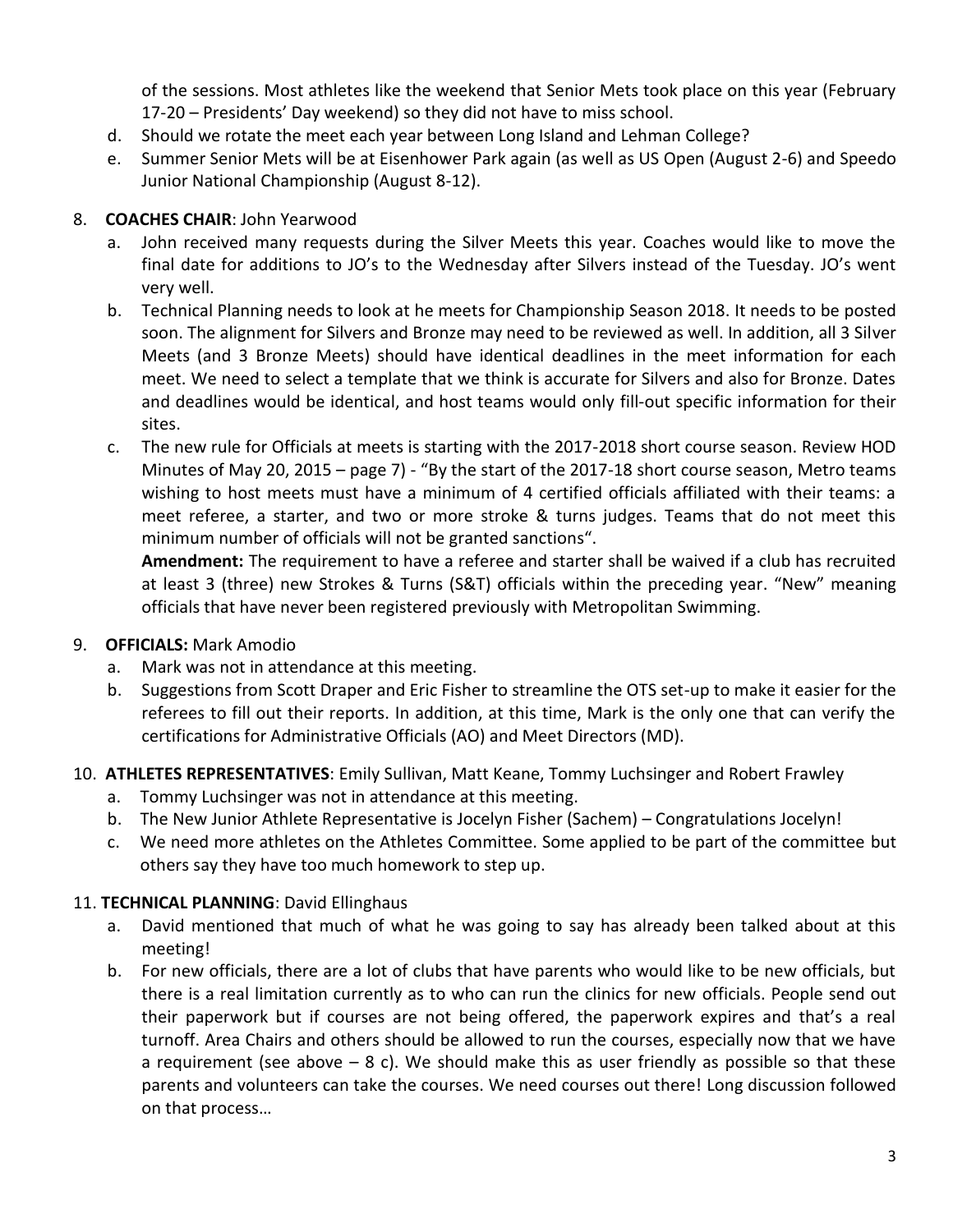- c. Scott Draper added that depending on when a parent wants to become an official, they may not be done with clinics and sessions for a long time (late in SCY & LCM Seasons) or in between seasons! Mac will reach out to Marc to set this up.
- d. Eric Fisher added that it is sometimes difficult for Officials to move up position…we can't lose officials – there should be a specific process as to when an official can move up rank to Starter and then Referee. We need clinics for this.
- e. Dates for clinics must be posted on the website.

#### 12. **OFFICE MANAGER**: Mary Fleckenstein

| <b>Registration as March 14, 2016</b> | <b>Registration as of March 8, 2017</b> |
|---------------------------------------|-----------------------------------------|
| 10,633 athletes                       | 10,883 athletes                         |
| 121 other non-athlete                 | 99 other non-athletes                   |
| 616 coaches                           | 617 coaches                             |
| 340 officials                         | 402 officials                           |
| Total 11, 650 registered members      | 11,920 registered members               |
| 90 registered clubs                   | 86 registered clubs/organizations       |

- a. Registration numbers are up from last year at this time. Officials have done a great job recruiting new!!
- b. New Team application was received on March 3, 2017 A club Swim Tech (ST) last registered in 2009 – waiting on last minute documents before submitting to USA Swimming for approval.
- c. **Coaches still not getting their certifications in on time**. They receive an email generated by USA Swimming reminding them they have 30 days. Many calls and emails the day/night before or during a meet. Not sure how to make it any clearer to coaches and teams that **if a certification is expired they can NOT be on a pool deck in any capacity.**
- d. Also, **officials/meet directors not checking credentials on deck**. Coaches with expired certifications are allowed on deck. Referees and meet directors are **not allowed to accept an updated certification if the coaches card is expired**. The coach must submit to the office and the certification must be entered in the database. DECK PASS is live **– if it is not on 'live" deck pass it has not been entered and coach can NOT be on deck**. Coaches can also print a temporary card from deck pass. There are no excuses for coaches not to have proof of membership and certification. This is a huge liability.
- e. Reminder that Coaches Safety Training online certificate must be submitted with a current approved lifeguard certificate or a skills sheet. Coaches are responsible to know what certifications they need – see above – and not be surprised that when they submit just a lifeguard or safety training cert – that they need the other. This is **NOT** new.
- f. Reminder that we no longer print cards for coaches, officials or swimmers they must print their certification card from USA Swimming – directions are on the web site.
- g. Eastern Zone Meeting meeting is in Atlantic City May 6-7 Metro is hosting. This will be attached to Eastern Zone Workshop for registration, times, general chair, safe sport chairs. Our attendees have been registered.
- h. Website has had no major issues. Peter has done a great job getting things posted in a timely manner.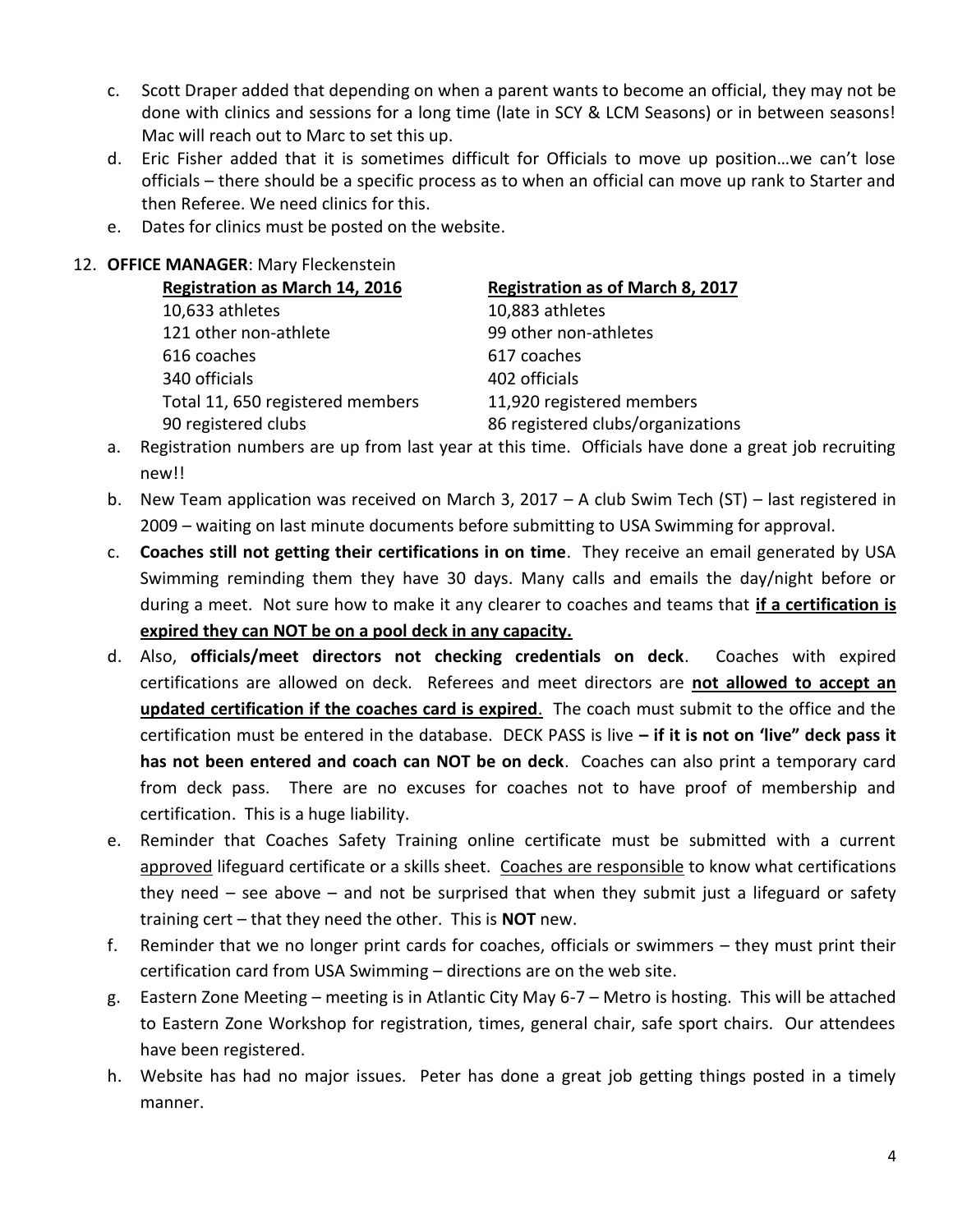- i. There are currently 28 long course meets, 2 short course plus JO's and Senior Mets. All the long course meets are listed as Invitationals.
- j. There are 2 open water swims scheduled for this season.
- k. Elections will be held at the May 17, 2017 Mandatory House of Delegate Meeting. The positions for election are: Age Group, Treasurer, Tech Planning, Safety, and Admin Board of Review. All currently in those positions are eligible for re-election. This will be posted on the web site.
- l. Minutes of Committee Meetings are supposed to be posted on the Web Site This has not been happening! All those minutes should be posted.
- m. We need to ask Denise Byrne to give us all the items she still has lanyards, bags, pins, key chains, pens, little red notebooks, water bottle, etc… This would be great to give to new officials!

#### 13. **NATIONAL TIMES VERIFICATION /TOP 10**: Monique Grayson

- a. Meets databases are much more accurate and most of the time there are very little problems. MDs and AOs are really doing a great job! Many thanks to all!
- b. Reminder: all meet names and database names must follow the same pattern: 2017 MR TVSC January Joust (for example). Don't just name them MarchTT2017 (what team?)
- c. Reminder that Registration Recons are due at the Metro Office at least a week prior to the meets. Any additions to a meet must result in a new recon. Reminder – in our policy, we do have the info that a team that enters an unregistered swimmer in a meet is fined \$100 – the host team that takes that swimmers in the meet, and allows him/her to swim is also charged \$100.
- d. To help with the Approved and Observed meets, the following should be done: *Approved meets:* Swimmers that are NOT registered with USA-S should not have registration # in the meet database. I only upload swimmers with a USA-S registration number but more often than not, I end up having to do a registration recon to remove all the non USA-S swimmers.

*High School Observed meets*: All club coaches should remind their swimmers to ask their HS Coaches to add their USA-S # in their databases. If this is done at the beginning of the season, it makes it much easier not to miss a registered swimmer. Also, urge the HS Coaches to enter the swimmers names correctly (as on their USA-S Registrations) – If a swimmer's name is William …. Don't enter him as Billy!

e. Records and Metro Top 25 are updated as soon as possible. Dom Boccio (LIAC) has been a tremendous help finalizing the 15-16 and 17-18 Age Group Metro Records! Thanks Dom! Please email Monique with errors and omissions.

#### 14. **OLD BUSINESS**:

- a. **Coach of the Year Voting** most of the time it's a popularity contest!!!! All votes should be going to a neutral email address (like for the athletes). We need to do something different like "*Coach of a 1st time National Swimmer*" or "*Young Age Group Coach*" and/or change the criteria for the nominations (read minutes of January 11, 2017)!
- b. An application must be submitted and the Coaches Committee must meet to select the candidates. Then the committee will pick a certain amount of Senior Coaches and Age Group Coaches. Look to award a coach from a smaller club that suddenly had a great year – not necessarily with National times! The Committee must decide what the criteria will be. It should be clear to all. Senior criteria, Age Group criteria etc.

#### 15. **NEW BUSINESS**:

a. **Eastern Zone Diversity Camp** to be held June 15-18 at the University of Buffalo